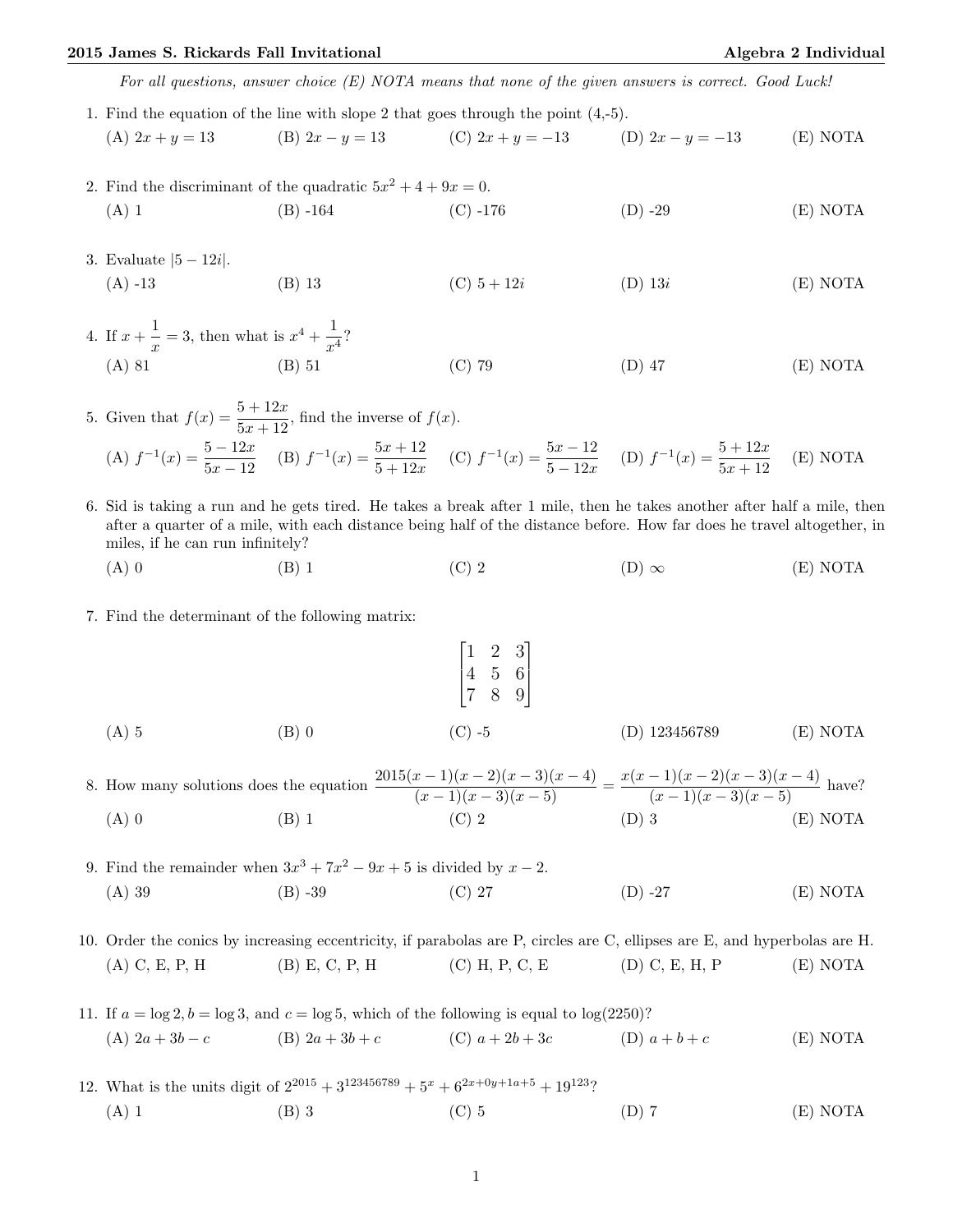| 2015 James S. Rickards Fall Invitational                                                                                               |                                                                                                                                                                                                                                         |                                                                                              |                                                                                                                                               | Algebra 2 Individual |  |
|----------------------------------------------------------------------------------------------------------------------------------------|-----------------------------------------------------------------------------------------------------------------------------------------------------------------------------------------------------------------------------------------|----------------------------------------------------------------------------------------------|-----------------------------------------------------------------------------------------------------------------------------------------------|----------------------|--|
|                                                                                                                                        |                                                                                                                                                                                                                                         | 13. Find the sum of all real solutions to the equation $(x^2 + x - 3)^{(x^2 + x - 6)} = 1$ . |                                                                                                                                               |                      |  |
| $(A)$ 4                                                                                                                                | $(B) -4$                                                                                                                                                                                                                                | $(C)$ 2                                                                                      | $(D) -2$                                                                                                                                      | (E) NOTA             |  |
|                                                                                                                                        | 14. Bob and Joe are good at Geometry! If Joe can do a geometry problem in 4 minutes, and Bob can do a problem in 15<br>minutes, then how long would it take them to do a full Mu Alpha Theta test together (30 questions) (in minutes)? |                                                                                              |                                                                                                                                               |                      |  |
| $(A)$ 60                                                                                                                               | (B) $\frac{180}{19}$                                                                                                                                                                                                                    | (C) $\frac{1800}{19}$                                                                        | (D) $\frac{360}{19}$                                                                                                                          | (E) NOTA             |  |
|                                                                                                                                        | 15. Identify the following conic (be as specific as possible):                                                                                                                                                                          |                                                                                              |                                                                                                                                               |                      |  |
| $3x^2 + 18x + 4y^2 + 16y + 47 = 4$                                                                                                     |                                                                                                                                                                                                                                         |                                                                                              |                                                                                                                                               |                      |  |
| $(A)$ Circle                                                                                                                           | (B) Ellipse                                                                                                                                                                                                                             | $(C)$ Parabola                                                                               | (D) Hyperbola                                                                                                                                 | (E) NOTA             |  |
| 16. How many of the following are even functions?<br>• $f(x) = 7^{x^2}$                                                                |                                                                                                                                                                                                                                         |                                                                                              |                                                                                                                                               |                      |  |
| • $f(x) = \frac{3}{x^2 - 5}$                                                                                                           |                                                                                                                                                                                                                                         |                                                                                              |                                                                                                                                               |                      |  |
| • $f(x) = x^3 - 2x$                                                                                                                    |                                                                                                                                                                                                                                         |                                                                                              |                                                                                                                                               |                      |  |
| • $f(x) = 0$                                                                                                                           |                                                                                                                                                                                                                                         |                                                                                              |                                                                                                                                               |                      |  |
| $(A)$ 1                                                                                                                                | $(B)$ 2                                                                                                                                                                                                                                 | $(C)$ 3                                                                                      | $(D)$ 4                                                                                                                                       | (E) NOTA             |  |
| 17. Let $\phi = \prod_{i=1}^{100} 9^i$ . Evaluate $\log_3 \phi$ .                                                                      |                                                                                                                                                                                                                                         |                                                                                              |                                                                                                                                               |                      |  |
| (A) 5050                                                                                                                               | $(B)$ 10100                                                                                                                                                                                                                             | (C) 2525                                                                                     | $(D)$ 20200                                                                                                                                   | (E) NOTA             |  |
| 18. Find $\frac{x + \sqrt{x^2 - 1}}{x - \sqrt{x^2 - 1}} - \frac{x - \sqrt{x^2 - 1}}{x + \sqrt{x^2 - 1}}$ if $x = \frac{2}{\sqrt{2}}$ . |                                                                                                                                                                                                                                         |                                                                                              |                                                                                                                                               |                      |  |
| (A) $2\sqrt{2}$                                                                                                                        | (B) $4\sqrt{2}$                                                                                                                                                                                                                         | (C) $\frac{7}{3}$                                                                            | (D) $\frac{8}{3}$                                                                                                                             | (E) NOTA             |  |
| (A) 2015                                                                                                                               | $(B) -2015$                                                                                                                                                                                                                             | $(C)$ 2013                                                                                   | 19. Let $f(x) = (x-1)^{2015} + (x-1)^{2013} + (x-1)^{2011} + \ldots + (x-1)^3 + (x-1)$ . What is the sum of the roots of $f(x)$ ?<br>(D) 2011 | (E) NOTA             |  |
| 20. Simplify: $\left(\frac{\log 3}{\log 2} + \frac{\log 9}{\log 4}\right) \left(\frac{\log 4}{\log 3} + \frac{\log 2}{\log 9}\right)$  |                                                                                                                                                                                                                                         |                                                                                              |                                                                                                                                               |                      |  |
| $(A)$ 2                                                                                                                                | $(B)$ 4                                                                                                                                                                                                                                 | $(C)$ 5                                                                                      | $(D)$ 6                                                                                                                                       | (E) NOTA             |  |
| (A) 2015                                                                                                                               | 21. If $2(7^2 + 24^2)^{2015} + 3(15^2 + 20^2)^{2015} = 5^x$ , find x.<br>(B) 2016                                                                                                                                                       | $(C)$ 4030                                                                                   | $(D)$ 4031                                                                                                                                    | (E) NOTA             |  |
| 22. Determine the value of $  3 - 4i  - 12i^{2015}  $ .                                                                                |                                                                                                                                                                                                                                         |                                                                                              |                                                                                                                                               |                      |  |
| $(A)$ 13                                                                                                                               | $(B) -13$                                                                                                                                                                                                                               | $(C)$ 7                                                                                      | $(D) -7$                                                                                                                                      | (E) NOTA             |  |